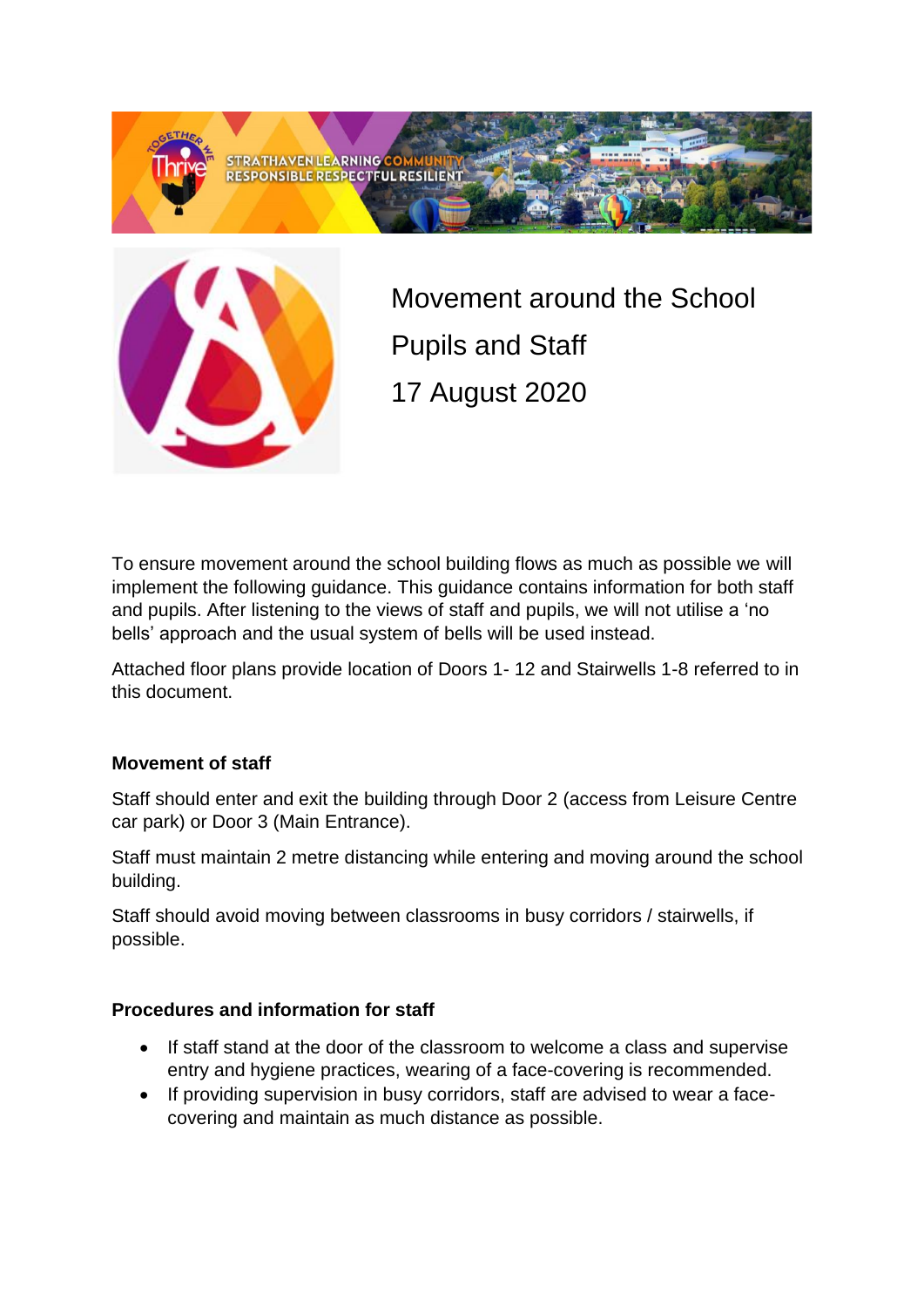- Staff should be aware that, to avoid corridor congestion, pupils have been instructed to enter the classroom if it is vacant, even if a teacher is not present.
- For the first few weeks staff will need to be tolerant of pupils arriving to class later than others as we monitor the effectiveness of the Movement around the School strategy.
- To stagger the movement of pupils at changeovers:
	- classes moving to P.E. for the next period should be released 2-3 minutes before the bell
	- ◆ S5/6 classes should be released 2-3 minutes before the bell
	- if the lesson has finished, pupils can be released from class before the bell to allow orderly hand sanitising and egress from the classroom

### **Movement of pupils**

**For entry to the school building** at the start of the school day and to access toilets, cafeteria facilities and wet weather areas at interval and lunchtimes, the following doors must be used:

| Year group                          | Start of day | Entry door             |
|-------------------------------------|--------------|------------------------|
| S <sub>1</sub>                      | 9am          | Door 3 Front of school |
| $\overline{\mathsf{S2}}$            | 9am          | Door 10 S6 Social Area |
| $\overline{\mathsf{S}3}$            | 9am          | Door 5 Side of Street  |
| $\overline{\mathsf{S}4}$            | 8.50am       | Door 3 Front of school |
| $\overline{\text{S5}}$              | 8.50am       | Door 5 Side of Street  |
| $\overline{\overline{\mathsf{S6}}}$ | 8.50am       | Door 10 S6 Social Area |

**Exit from the building** – before interval, lunch and at end of the school day

When the bell rings for interval and lunch (remember this depends on whether pupils are in Group  $1 - S1$ , S3, S4 or Group  $2 - S2$ , S5, S6) and at the end of the school day pupils should exit via the nearest stairwell and door at the foot of that stairwell. Doors 1-12 can be used at these times.

## **Moving within the building at period changeovers and period to Tutor Time changeovers**

While moving within the building at changeovers pupils should take the most direct route to their next class. However, the following movements will help to alleviate any hot-spots and should be followed.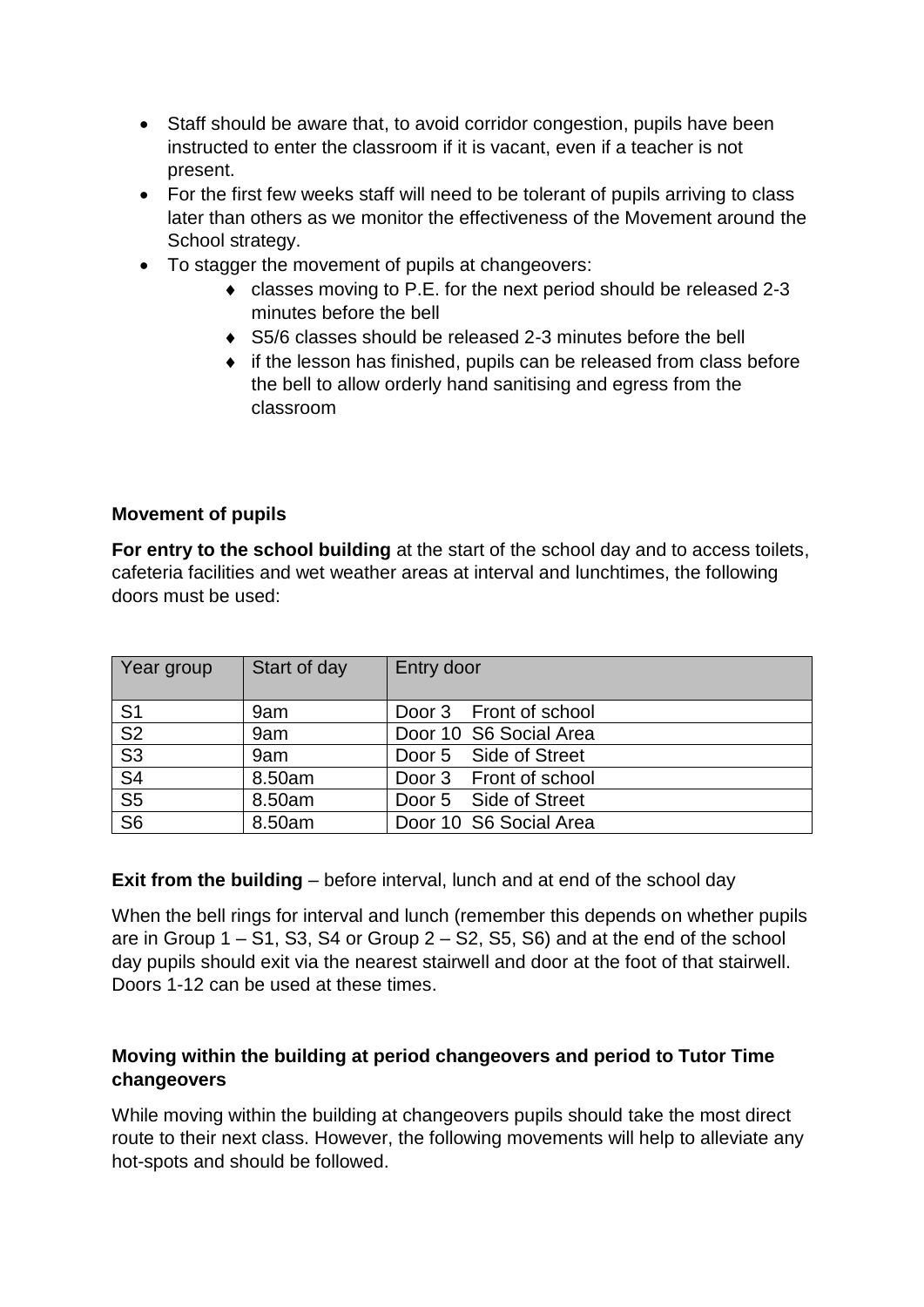| Moving from                 | Moving to                          | Door /Stairwell |
|-----------------------------|------------------------------------|-----------------|
|                             |                                    | to be used      |
| Science corridor            | <b>Business/Computing corridor</b> | Stairwell 1     |
| <b>Business/Computing</b>   | Science corridor                   | Stairwell 1     |
| corridor                    |                                    |                 |
| Social Subjects corridor    | English / Maths corridors          | Stairwell 6     |
| Art corridor                | RME/Music / Maths corridor         | Stairwell 8     |
| <b>RME/Music / Maths</b>    | Art corridor                       | Stairwell 8     |
| corridor                    |                                    |                 |
| <b>Technical corridor</b>   | Modern Languages / Business /      | Stairwell 4     |
|                             | Computing corridor                 |                 |
| Modern Languages /          | <b>Technical corridor</b>          | Stairwell 4     |
| <b>Business / Computing</b> |                                    |                 |
| corridor                    |                                    |                 |
| English corridor            | Maths corridor                     | Stairwell 7     |
| P.E.                        | All other areas                    | Door 11 and     |
|                             |                                    | re-enter by     |
|                             |                                    | Door 5          |

### **General information for pupils**

Pupils must keep to the left in corridors, doorways and stairwells as indicated by the tape on the floors.

Pupils must walk in an orderly manner, in single file and not crowd others in front.

Pupils should not wait outside a classroom or in the corridors / stairwells for their friends.

Pupils are encouraged to wear face-coverings in the corridors and stairwells while moving between classes.

On arrival at a classroom, pupils should enter and carry out hygiene practices before taking their seat, even if the teacher is not present.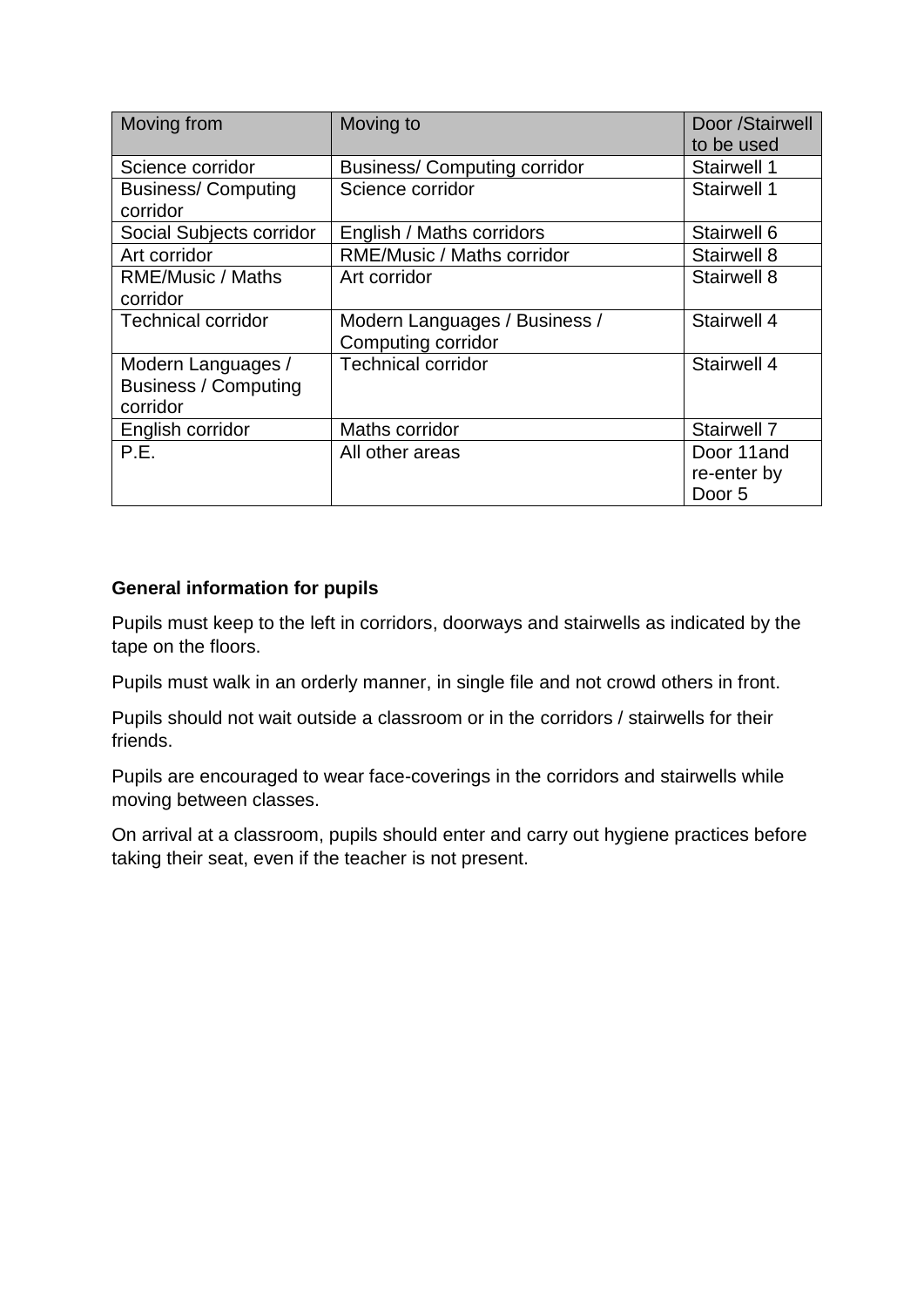#### **GROUND FLOOR**

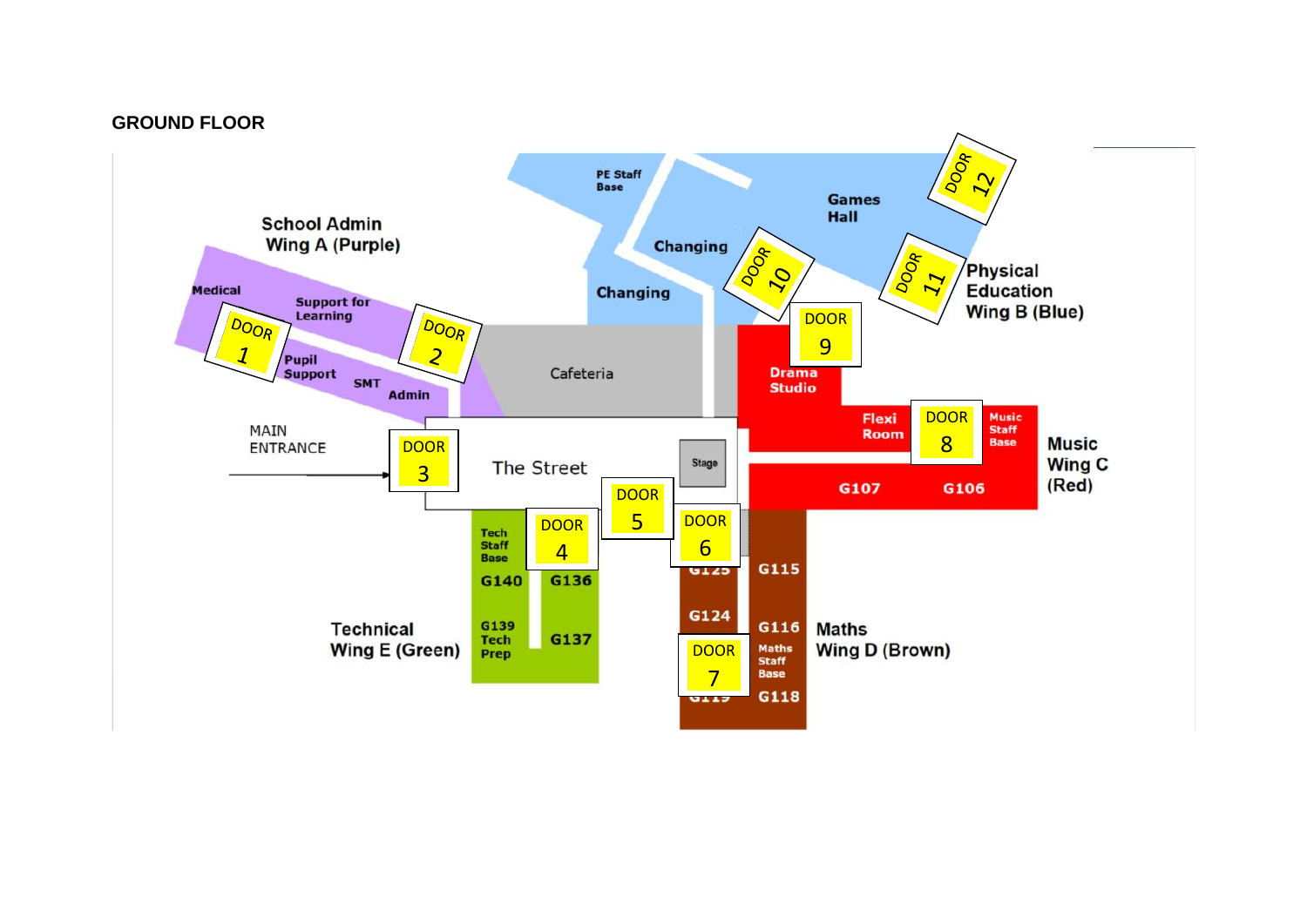### **FIRST FLOOR**